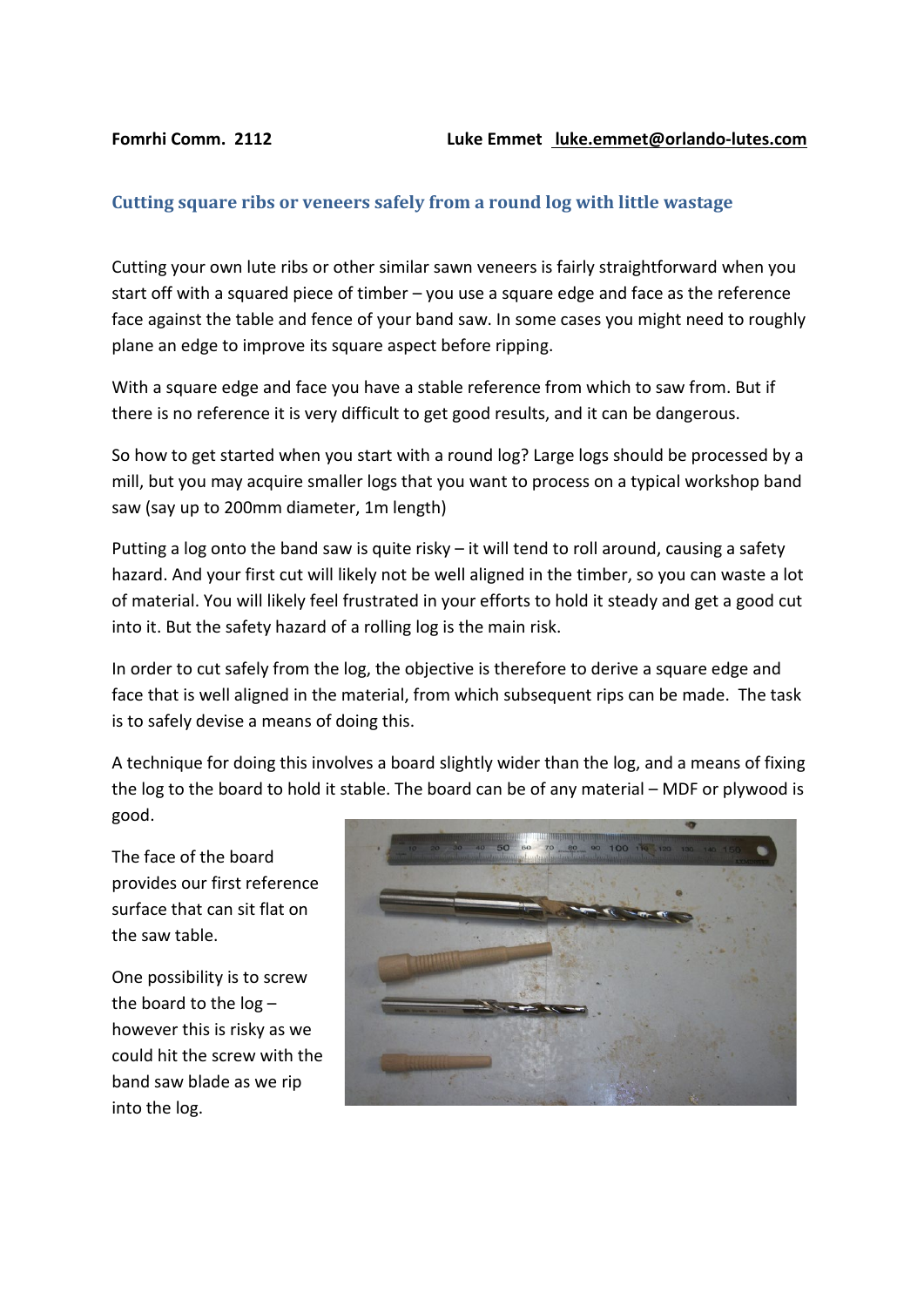Instead I am using an engineered stepped dowel system – called "Miller Dowel"[1](#page-1-0) which comes with a convenient cutting bit that precisely fits the shape of the dowel. Three sizes are available, the most useful being the ones approximately 40 and 70mm long.

The advantage is that the system works like a nail – which you can hammer in from the outside. And due to the custom bit, the dowel fits very closely any hole drilled.

To securely attach the board to the log we need will to use 4 dowels – two at each end positioned approximately a quarter and three quarters of the width of the log. Or you can use 3 at each end if desired for extra security.

The general alignment of the log, board and dowels is shown in the following schematic:





In the following photos I show how this system can be used to saw lute ribs from a yew log, which has been attached to an MDF board.

Hold the log secure - for example in a large vice - and align the board above it as shown above. Drill through the board into the log from the outside with the special bit, then

<span id="page-1-0"></span><sup>&</sup>lt;sup>1</sup> se[e http://www.millerdowel.com/](http://www.millerdowel.com/) for manufacturer info – these are widely available in the UK from suppliers such as Axminster. You can also order direct from the manufacturer if not locally available.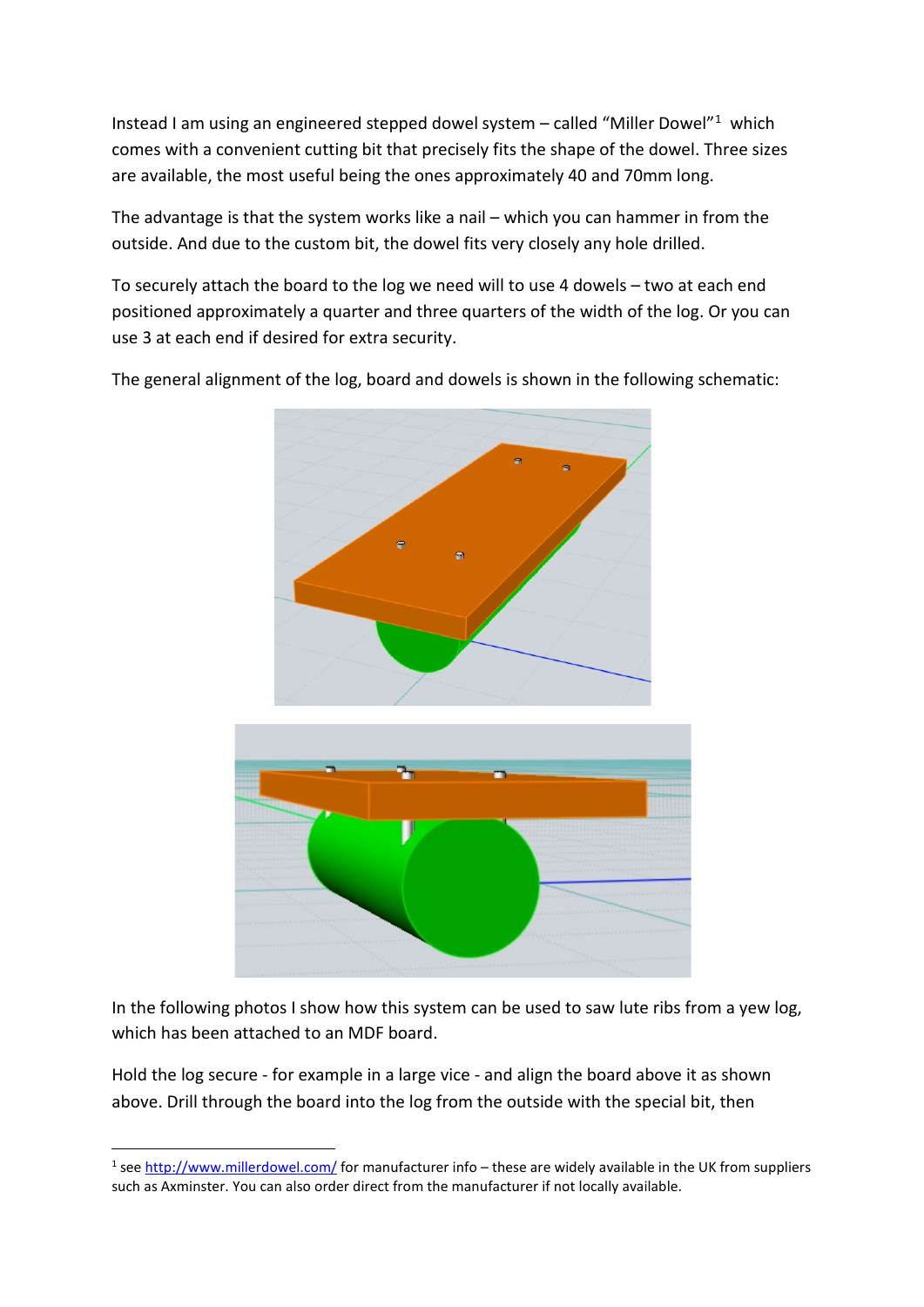hammer in the Miller Dowels from the outside of the board. The stepped nature of the dowels will hold the board securely against the log. Due to the snug fit you probably won't need any glue for this.

Trim the spare dowel protrusions flush with the face of the board with a saw and block plane. This allows the board to sit flat on the table or against the saw fence.

It does not matter at this stage whether the board is precisely aligned on the log or not. In the next step we align the cut with the log.

Now mark a reference line a fixed distance from the edge or centre of the log. This will depend on whether you want the cut to align with the edge or centre of the log.



In the following photograph you

can see the line marked along the left hand edge of the yew log.

This reference line will most likely be not aligned with the edge of the board, but it is now aligned with the log. So when we cut with reference to it, it will go nicely along the edge of the log, reducing wastage.





Place the assembly onto your saw table and cut by eye along the reference line.